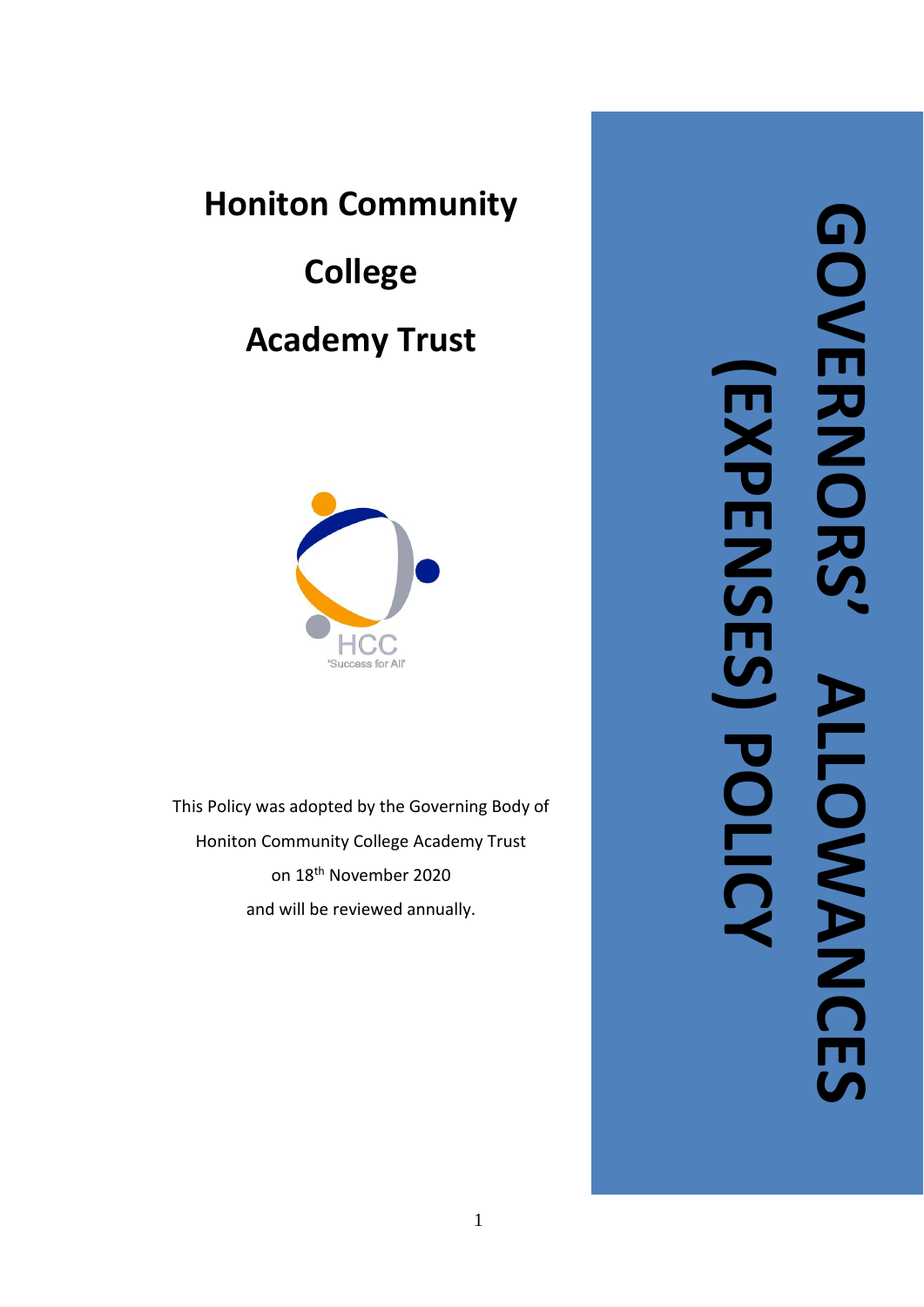### **Honiton Community College Governors' Allowances (Expenses) Policy**

#### **Introduction:**

The School Governance (Roles, Procedures and Allowances) (England) Regulations 2013 state '*School governors provide a voluntary service, and cannot be paid for their role as a governor. But they can receive out of pocket expenses. This may include reasonable expenses to cover travel costs or child care costs incurred as a result of fulfilling their role as governor. Where the board has a delegated budget, whether to pay allowances and what allowances might reasonably be paid are matters for the board to decide'*.

The aim of this policy is to ensure that a governor (or non-governor who is co-opted on to a committee of the governing body), is not out of pocket where the school has derived a benefit from such outlay. The policy also reaffirms the governing body's commitment to ensuring equality of participation for all governors.

#### **The governing body notes that governors cannot be paid attendance allowances or reimbursed for any loss of earnings.**

Allowances and expenses necessarily incurred for which a claim may be made comprise the following:

#### **• Child care or babysitting expenses**

Where a governor does not have a spouse, partner or other responsible adult to care for a child/ren during a period of absence in which that governor attends meetings of the governing body, its committees or is otherwise representing the school or governing body. Claims will be limited to reimbursing the actual cost paid to a registered child minder or the cost of a baby sitter.

#### **• Care arrangements for an elderly or dependent relative**

Costs may be refunded in similar circumstances to childcare. Claims will be limited to reimbursing the actual amount paid to a person providing the care that the governor would have provided during the period of absence.

#### **• Governors with a special need**

Where the school or governing body does not provide facilities or equipment to enable a governor for example to communicate or otherwise take part in the activity in question. Claims will be limited to reimbursing the cost of, for example, provision of a signer, audiotapes, Braille documentation, or travelling and subsistence of a person providing support.

#### **• Governors whose first language is not English**

The translation of documents or provision of an interpreter may be met in circumstances similar to a governor with a special need.